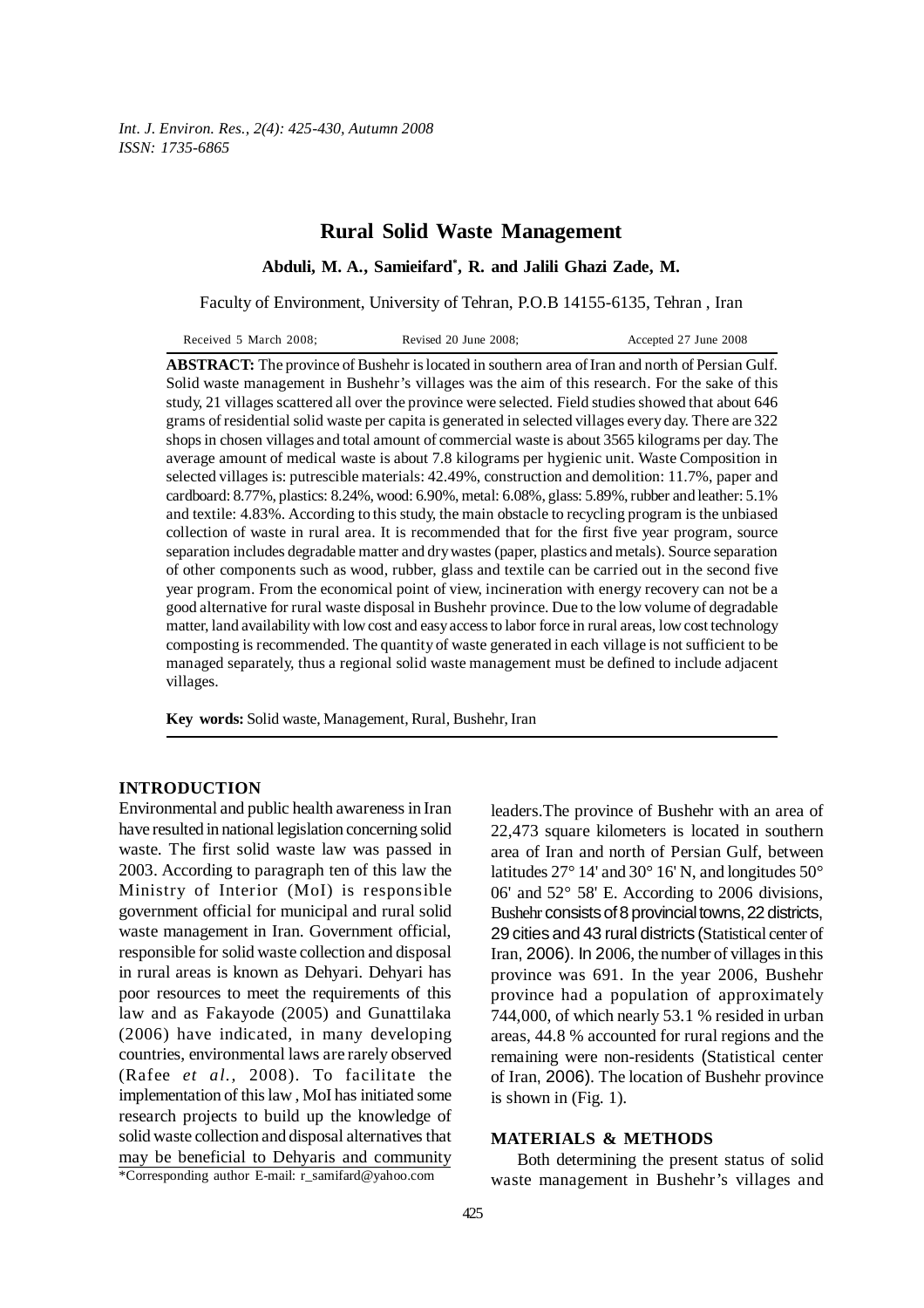

**Fig. 1. Location of Bushehr province**

recommending appropriate systems to handle the waste, require desk and field study. For the sake of this study, 21 scattered villages all over the province were selected. A questionnaire consists of open-ended and closed-ended questions which addresses the current status of solid waste disposal in rural area, was developed. This questionnaire was administered to all 21 Dehyaries. Information obtained from each questionnaire was complemented by interviewing responsible government Officials for solid waste management in Bushehr province in relevant departments. Waste sampling was carried out during the 2006 for seven successive days in the middle of the four seasons. On each sampling day, 65 samples of 1 m<sup>3</sup> volume were taken from specified homes in each of the 21 villages. Sampling and samples Preparation were conducted according to the ASTM D5231-92 for chemical and physical analysis of refuse and compost (ASTM, 2003).

## **RESULTS & DISCUSSIONS**

Solid waste is the result of human activities (Abduli, 1997). If an appropriate management system isn't used for this problem, it may lead to environmental pollution and jeopardize the mankind's health. (Jalili & Noori, 2008). The activities associated with the management of solid waste from the generation point to final disposal have been grouped into six functional elements including: waste generation, storage, collection, transfer and transport, processing and Recovery and disposal (Tchobanoglous *et al.,* 1993). For the time being, Waste generation, collection and disposal are the existing three functional elements

of Solid Waste Management System (SWMS) in Bushehr.In order to formulate an integrated solid waste management program for a community, accurate and reliable data on waste composition and quantities are essential (Pichtel, 2005). There are seven major classifications of solid waste generators: residential, industrial, commercial, institutional, construction and demolition, medical and agricultural. In the area of study, solid waste generators are: residential, commercial and medical units. About 646.43 grams solid waste per capita is generated in residential area of these 21 villages in Bushehr every day (Table1). There are 322 shops in chosen villages and total amount of commercial waste is about 3565 kilograms per day. The average amount of medical waste is about 7.8 kilograms per hygienic unit. The wastes that are generated from different sources are mixed and collected together (Abduli *et al.,* 2007).

The field study assessed the physical and chemical characteristics of the solid waste stream in all 21 villages. (Table 2). presents the average percentages of the different components of waste stream in 21 villages in 2006. (Table 3). shows C/N ratio, Chemical formula and heat value of solid waste in 2006.The handling, storage and processing of solid waste at the source, before they are collected, are the second element of six functional elements in the solid waste management system. There is no on site handling, storage and processing of solid waste neither in rural area of Iran nor in villages of Bushehr. Containers used for on-site storage in these villages includes: plastic bags, plastic bins and oil drums made of low-grade tinplates. Waste separation is accomplished only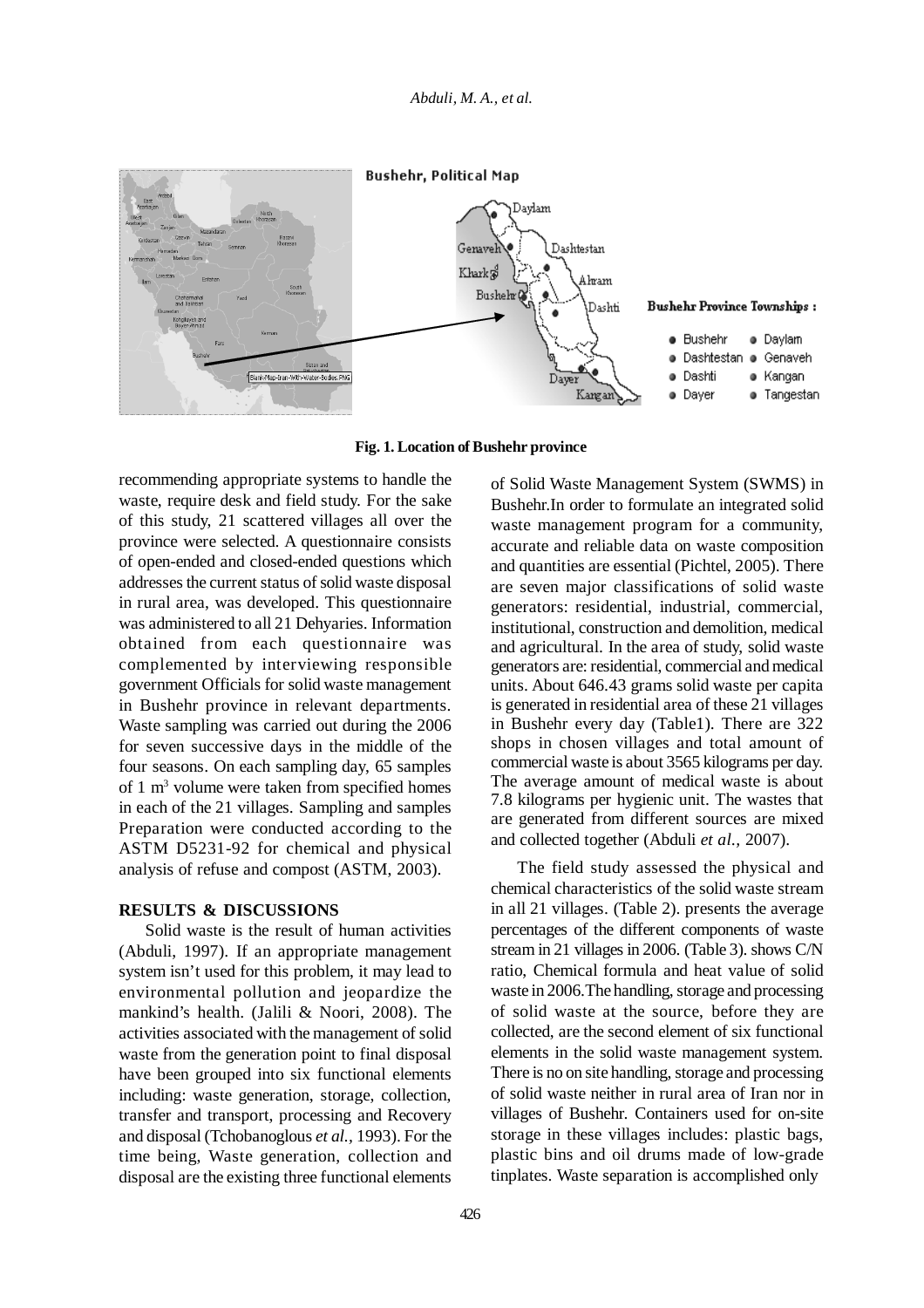| No.            | <b>Town</b>    | <b>Village</b>  | Population | <b>Average residential</b><br>generation rate (g/ca.d) |
|----------------|----------------|-----------------|------------|--------------------------------------------------------|
| 1              |                | Doveyrah        | 2619       | 1057.5                                                 |
| $\overline{c}$ | <b>Bushehr</b> | Tal ashki       | 605        | 577.5                                                  |
| 3              |                | Chah kutah      | 1695       | 930                                                    |
| $\overline{4}$ |                | Abtavil         | 1259       | 617.5                                                  |
| 5              |                | Abad            | 3335       | 952.5                                                  |
| 6              | Tangestan      | Alyhosseini     | 2062       | 550                                                    |
| 7              |                | Khurshahab      | 1079       | 467.5                                                  |
| $8\,$          |                | Jatut           | 1055       | 500                                                    |
| 9              | Dashtestan     | Chaharborj      | 1364       | 952.5                                                  |
| 10             |                | Dehghayed       | 5668       | 797.5                                                  |
| 11             |                | Ziyarat         | 2818       | 510                                                    |
| 12             | Dashti         | Bonyad          | 876        | 522.5                                                  |
| 13             |                | Derazi          | 1446       | 442.5                                                  |
| 14             |                | Lombedane-bala  | 891        | 662.5                                                  |
| 15             | Dayer          | Shahniya        | 1589       | 477.5                                                  |
| 16             | Deylam         | Ameri           | 1114       | 452.5                                                  |
| 17             |                | Teshan          | 1397       | 645                                                    |
| 18             | Kangan         | Bidkhun         | 6000       | 797.5                                                  |
| 19             |                | Anarestan-e-jam | 2089       | 732.5                                                  |
| 20             |                | Shul            | 1285       | 445                                                    |
| 21             | Genaveh        | yuzgah          | 552        | 485                                                    |
|                | Average        |                 |            | 646.43                                                 |

|  | Table1. Residential solid waste generation rate and population in 21 major villages of Bushehr (2006) |  |  |  |
|--|-------------------------------------------------------------------------------------------------------|--|--|--|
|  |                                                                                                       |  |  |  |

|  |  |  |  | Table 2. Composition of solid waste generated in selected villages (2006) $^\ast$ |  |
|--|--|--|--|-----------------------------------------------------------------------------------|--|
|--|--|--|--|-----------------------------------------------------------------------------------|--|

| <b>Season</b> | <b>Putrescible</b><br>materials | Construction<br>and<br>demolition | Paper and<br>Cardboard | <b>Plastics</b> | Wood | Metal | Glass | <b>Rubber</b><br>and<br>leather | <b>Textile</b> |
|---------------|---------------------------------|-----------------------------------|------------------------|-----------------|------|-------|-------|---------------------------------|----------------|
| Spring        | 48.57                           | 5.13                              | 8.47                   | 9.02            | 7.64 | 6.31  | 5.73  | 4.31                            | 4.82           |
| Summer        | 40.51                           | 12.9                              | 8.6                    | 7.85            | 5.55 | 7.07  | 6.44  | 5.72                            | 5.36           |
| Fall          | 40.91                           | 13.97                             | 8.36                   | 8.29            | 7.12 | 5.65  | 5.89  | 4.74                            | 5.07           |
| Winter        | 39.97                           | 14.81                             | 9.64                   | 7.79            | 7.28 | 5.3   | 5.5   | 5.63                            | 4.08           |
| Average       | 42.49                           | 11.7                              | 8.77                   | 8.24            | 6.90 | 6.08  | 5.89  | 5.1                             | 4.83           |

**\*percentage by weight**

in 26.7 percent of selected villages which in tow villages, separation process are done by scavengers and in two villages it is done by the collection workers. Collection is the main and in most of the time the only activity of rural SWMS in Bushehr. More than 90 percent of total cost is attributed to the collection of solid waste (Abduli and Nasrabadi, 2007). According to the prepared questionnaires, approximately 70 percent of the chosen villages have some sorts of waste collection systems. Collection in these villages is very primitive. Types of collection service which commonly used are curbside collection and direct delivery. Collection Labors call on the houses and gather their solid wastes. Collection frequency depends on financial aspects of Dehyari and the willingness of villagers for payment. Collection frequency varies in one to six times a week. Collection frequencies in these villages are: 9.1 percent once a week, 36 percent twice a week, 36 percent three times a week and 18.9 percent six times a week (weekdays except Friday).

In 85 percent of these villages, waste collection is undertaken by Dehyari. In 15 percent of them, collection is done by village council. Door to door collection is the only method in 92 percent of cases.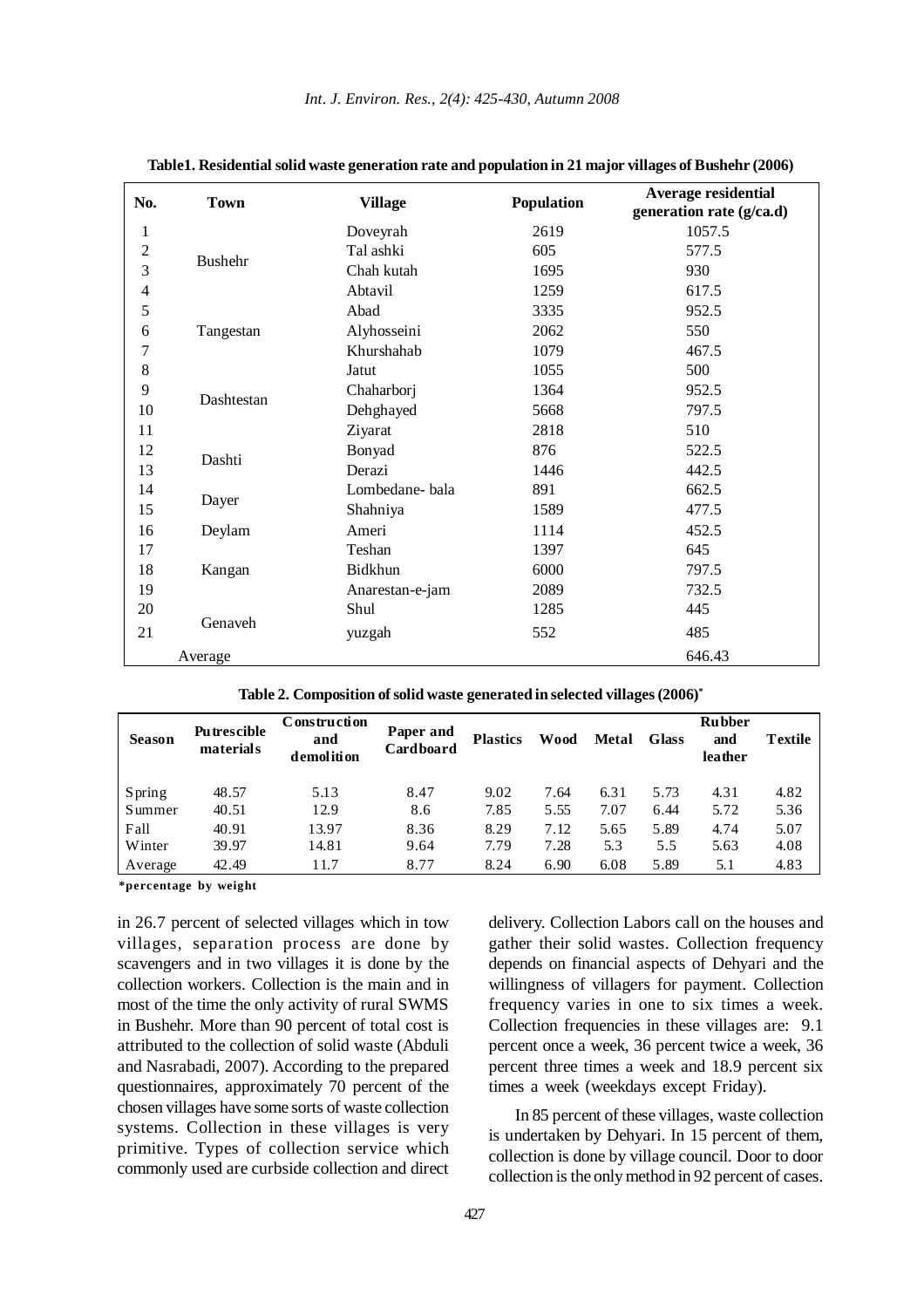| No. | Town            | <b>Village</b>      | <b>Chemical Formula</b>                  | C/N  | Dry dolang<br>heat<br>value(kj/kg) | Wet dolang<br>heat<br>value(kj/kg) |
|-----|-----------------|---------------------|------------------------------------------|------|------------------------------------|------------------------------------|
| 1   |                 | Doveyrah            | $C_{1204.5}H_{1822.2}O_{448.2}N_{27}S$   | 38.2 | 10388                              | 6691                               |
| 2   |                 | Tal ashki           | $C_{6888}H_{1063.8}O_{279.7}N_{17.1}S$   | 34.6 | 5924                               | 2414                               |
| 3   | <b>B</b> ushehr | Chah kutah          | $C_{1366.4}H_{2072.5}O_{489.9}N_{28}S$   | 35.6 | 9678                               | 5438                               |
| 4   |                 | Abtavil             | $C_{814.6}H_{1244.5}O_{332.8}N_{20.5}S$  | 34.1 | 7953                               | 3838                               |
| 5   |                 | Abad                | $C_{11659}H_{17727}O_{421}N_{271}S$      | 36.9 | 10816                              | 6777                               |
| 6   | Tangestan       | Alyhosseini         | $C_{733,8}H_{1141,3}O_{371,7}N_{17,6}S$  | 35.8 | 9430                               | 5393                               |
| 7   |                 | Khurshahab          | $C_{6255}H_{968.6}O_{339.6}N_{16.7}S$    | 32.2 | 7252                               | 3564                               |
| 8   |                 | Jatut               | $C_{616,6}H_{950,2}O_{294,9}N_{19,4}S$   | 27.3 | 7925                               | 3384                               |
| 9   | Dashtestan      | Chaharbori          | $C_{9394}H_{14205}O_{3747}N_{217}S$      | 37   | 10668                              | 5589                               |
| 10  |                 | Dehgha yed          | $C_{8935}H_{13676}O_{365}N_{211}S$       | 36.4 | 9623                               | 5179                               |
| 11  |                 | Zi yarat            | $C_{1021.7}H_{1577.1}O_{484.5}N_{10.6}S$ | 82.6 | 12417                              | 8916                               |
| 12  |                 | Bonyad              | $C_{5189}H_{801}O_{270.3}N_{16}S$        | 27.7 | 6130                               | 2227                               |
| 13  | Dashti          | Derazi              | $C_{9649}H_{14482}O_{4882}N_{245}S$      | 33.7 | 10640                              | 7328                               |
| 14  | Dayer           | Lombedane<br>balaee | $C_{9248}H_{14194}O_{3367}N_{23}S$       | 34.4 | 9966                               | 5160                               |
| 15  |                 | Shahniya            | $C_{1404.9}H_{2122.2}O_{469.3}N_{27.5}S$ | 43.8 | 12483                              | 8167                               |
| 16  | De ylam         | Ameri               | $C_{7869}H_{1212,4}O_{352,2}N_{20.5}S$   | 32.9 | 9373                               | 5092                               |
| 17  |                 | Teshan              | $C_{732}H_{11269}O_{3168}N_{192}S$       | 32.7 | 8344                               | 3895                               |
| 18  | Kangan          | Bidkhun             | $C_{753,1}H_{1162,8}O_{295,7}N_{19,5}S$  | 33.2 | 8073                               | 3651                               |
| 19  |                 | Anarestan-e-<br>jam | $C_{8997}H_{1366.4}O_{417.8}N_{18.2}S$   | 42.4 | 8241                               | 4650                               |
| 20  | Genaveh         | Shul                | $C_{5822}H_{8963}O_{3126}N_{137}S$       | 36.4 | 7440                               | 3034                               |
| 21  |                 | Puzgah              | $C_{897,4}H_{1375,9}O_{381,3}N_{22,3}S$  | 34.5 | 9514                               | 5548                               |

**Table 3. C/N ratio, chemical formula and heat value of solid waste in selected villages (2006)**

The other collection methods accounts for the remaining 8 percent. In 17 percent of villages collection is undertaken voluntarily. In 33 percent of the villages, wastes are collected by the private sector. Waste collections for 50 percent of the villages which are located near the cities are carried out by the municipalities. Collection devices in 6.7, 13.3, 33.3, 20 and 20 percent of villages are wheelbarrow, wagon, Nisan van, tractor and truck, respectively. Animal waste in 15.5 percent of cases is mixed with domestic wastes, in 53.8 percent is used as fertilizer, in 26.9 percent is sold and in 3.8 percent is disposed on any available piece of land in the vicinity of household. Rural waste management in this province consists of collection and land disposal or open dumping of waste on the ground. Therefore equipments and technologies used in rural waste management are limited only to collection equipment. These equipments and machineries are: wheelbarrow, wagon, truck, van, trailer and tractor.

Disposal is the last functional element in solid waste management system. Disposal is the ultimate fate of all solid waste (Vesilind *et al.,* 2002). The most common methods recognized for the final disposal of solid waste in rural areas in Bushehr are: dumping on land, open incineration and plowing in to the soil. In general open dumping is a common method of waste disposal for rural areas in Bushehr. Disposal of wastes in chosen villages is consisted of: 25 percent open dumping, 8.3 percent use as animal and poultry food, 8.3 percent dispersion in pastures as fertilizer, 41.7 percent dumping and burning and 16.7 percent burying in the ground. Public participation in 52.9 percent of chosen villages was very satisfactory, in 35.3 percent was average, and in 11.8 percent was poor. In 75 percent of villages, people are discontented and only in 25 percent of the villages they are contented for waste management. In 78.6 percent of chosen villages, the villagers pay for the collection, and disposal of wastes. On monthly basis, average cost of mentioned activities for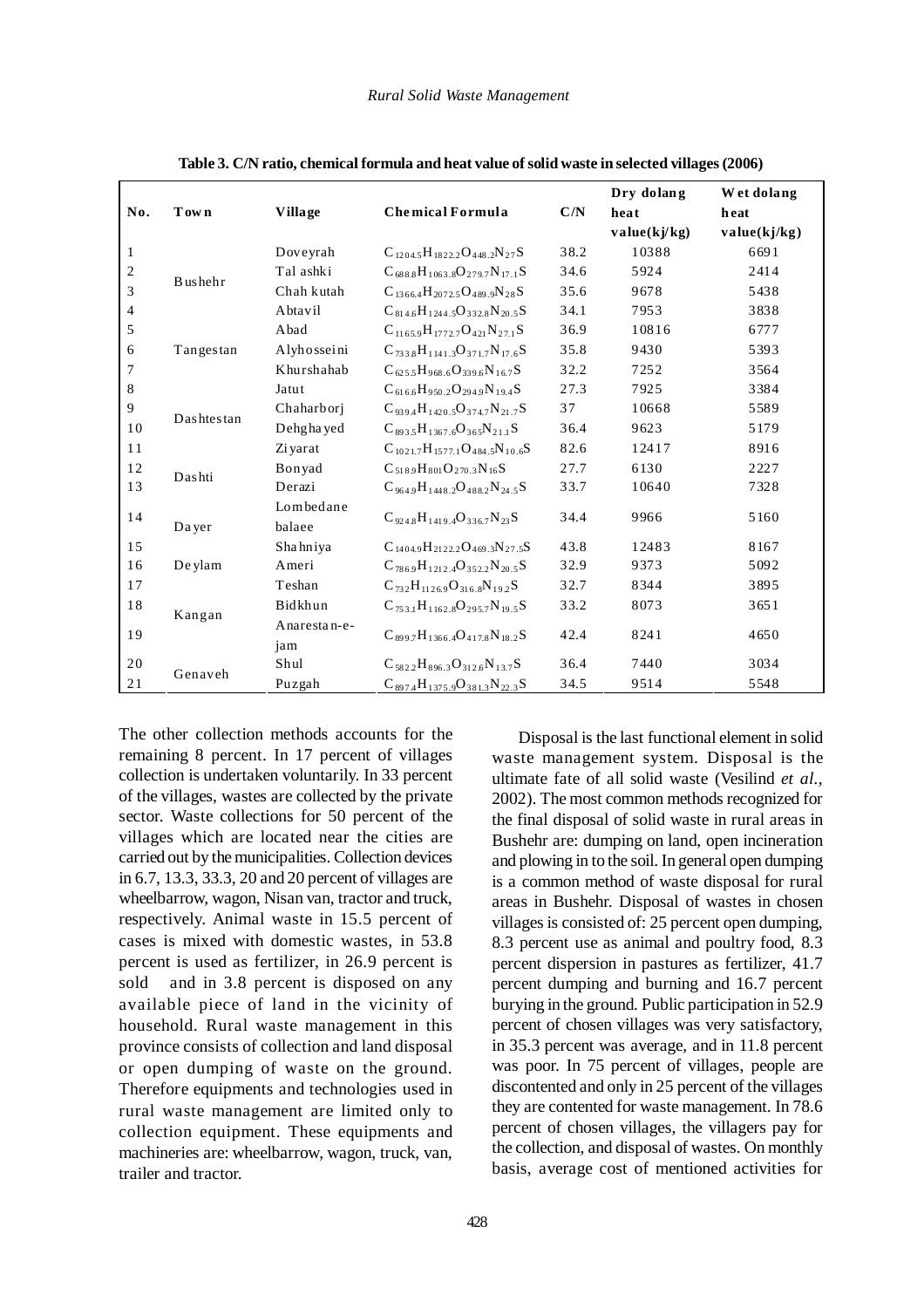these villages is one US dollars. In 21.4 percent of villages, the villagers don't pay any direct expenses.

## **CONCLUSION**

The main obstacle for recycling program is the unbiased collection of waste in rural area. Degradable matters, paper, plastic and metal are the main components of rural waste of Bushehr province. It is recommended that for the first five year program, source separation includes degradable matter and dry wastes (paper, plastic and metal). Source separation of other components of wastes such as wood, rubber, glass and textile can be carried out in the next five year program. While incineration reduces the volume and can recover energy, it can also have some risks associated with it (Heng *et al.,* 2008). From the economical point of view, incineration with energy recovery can not be a good alternative for rural waste disposal in Bushehr province. Due to the low volume of degradable matter, land availability with low cost and easy access to labor force in rural areas, low technology composting is recommended. Low-level technology includes leaves, grass clippings, and brush to make compost. The material is shredded, wetted, and piled into windrows approximately 6 feet high and 12 to 14 feet wide (Strom and Finstein, 1986). Enough water is added to maintain a moisture content of near 50 percent. After the pile has stood for a week, temperatures within the windrow should reach 140° to 160° F (Frigden and Rahman, 1990). The windrow is then turned once every three to four months, with a completion time of nine to twelve months; depending on the number of times it is turned.

Equipment needs for this process include a front loader to make and turn windrows and a grinder, which is used to grind brush and limbs into a uniform size and consistency. A new grinder costs from \$20,000 to \$100,000, depending on the size and features of the grinder. Planners should be sure to purchase a commercial quality grinder with enough capacity to handle future volume increases (Goodwin *et al.,* 2006).This level of composting technology is the most common in the U.S. today and produces quality compost, while maintaining a relatively low cost. Its only major

disadvantage is the length of time it takes to complete the compost (Goodwin *et al.,* 2006). Agricultural and animal wastes could be composted with these facilities too. Because of the seasonal changes in quantity of agricultural and animal wastes, it's necessary that the capacity of composting systems and related equipments be flexible and can absorb fluctuations of waste generation. So it is preferable to use flexible composting facilities. The quantity of waste generated in each village is not sufficient to be managed separately, thus a regional solid waste management must be defined to include adjacent villages. Of course collection of wastes must be carried out by each Dehyari in each village. Waste recovery and disposal should be managed regionally.

### **ACKNOWLEDGMENT**

This project was funded by MoI and was carried out during 2005-2007, in Bushehr province.

### **REFERENCES**

Abduli, M.A., (1997). Solid Waste Management in Guilan province, Iran. J. Environ. Health. **59**, 19-24.

Abduli, M. A. and Nasrabadi, T., (2007). Municipal Solid Waste Management in Kurdistan Province, J. Environ. Health, **69** (7), 51-55.

Abduli, M. A., Nabi Bidhendi, Gh. R., Nasrabadi, T. and Hoveidi, H., (2007). Municipal Solid Waste Management in south coastline of the Caspian sea. J. Environ. Health, **70** (5), 34-37.

American Society for Testing and Materials (2003). Standard Test Method for Determination of the Composition of Unprocessed Municipal Solid Waste. Test Method D5231-**92,** 1-10.

Fakayode, S.O., (2005). Impact Assessment of Industrial Effluents on Water Quality of the Receiving Alaro River in Ibadan. Nigeria. AJEAM-Ragee, **10,** 1- 13.

Frigden, C.and Rahman, D., (1990). Returning Waste to the Soil. One of the Ask the Right Question Series, Cooperative Extension Service, United States Department of Agriculture.

Goodwin, K., Sloggett, G., Doeksen, G.A.and Fitzgibbons, J., (2006). Rural Community Yard Waste Composting Systems. Oklahoma Cooperative Extension Services, 5-12

Gunatilaka, A., (2006). Can EU directives show Asia the way? Asia Water, 14-17.